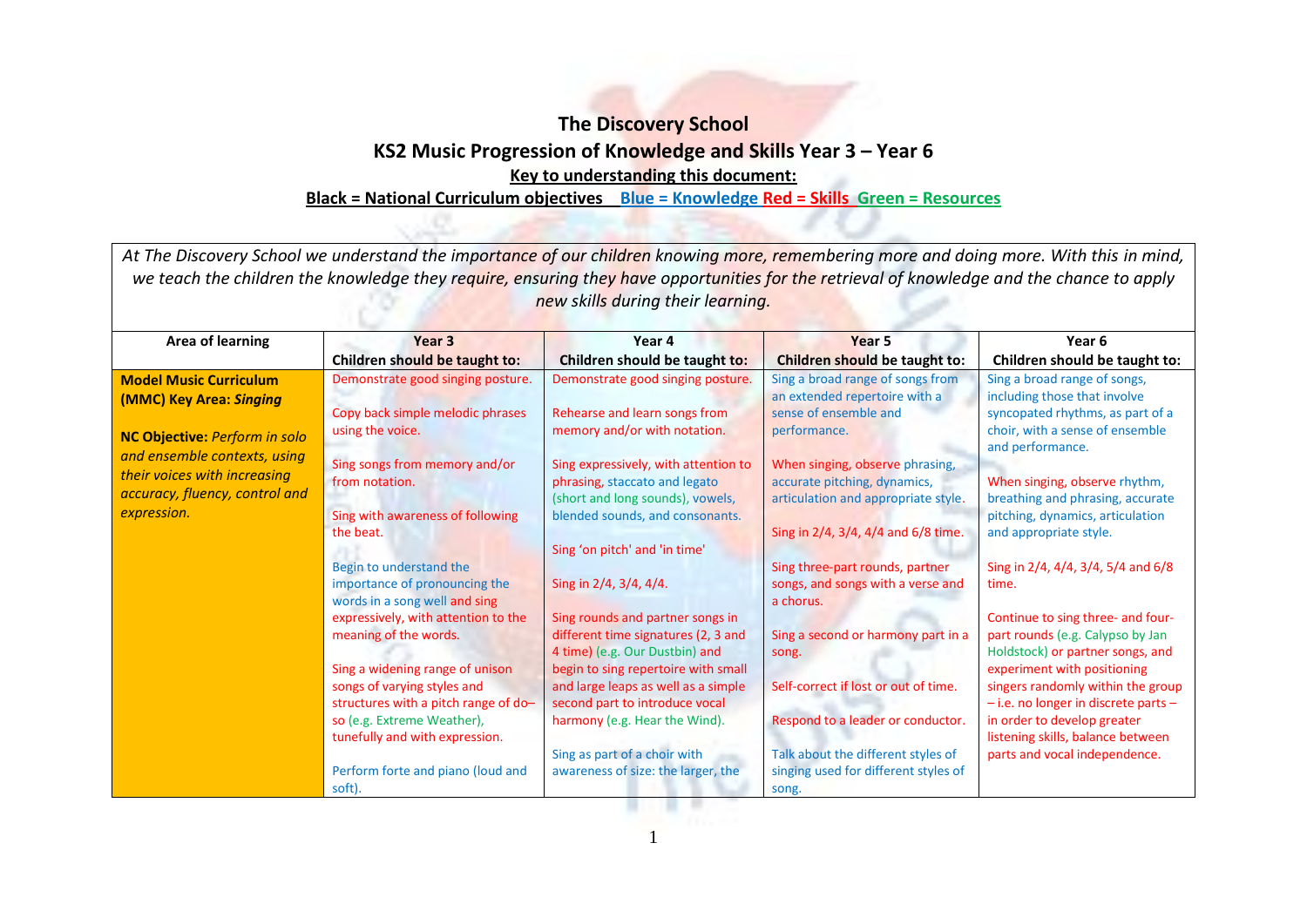|                                 |                                       | thicker and richer the musical       |                                     | Sing with and without an             |
|---------------------------------|---------------------------------------|--------------------------------------|-------------------------------------|--------------------------------------|
|                                 | Walk, move or clap a steady beat      | texture.                             | Perform a range of songs in school  | accompaniment (acapella).            |
|                                 | with others, changing the speed of    |                                      | assemblies and in school            |                                      |
|                                 | the beat as the tempo of the music    | Continue to sing a broad range of    | performance opportunities.          | Sing syncopated (off beat) melodic   |
|                                 | changes.                              | unison songs with the range of an    |                                     | patterns.                            |
|                                 |                                       | octave (do-do) (e.g. One More        |                                     |                                      |
|                                 | Understand and follow the leader      | Day-a traditional sea shanty)        |                                     | Lead a singing rehearsal.            |
|                                 | or conductor.                         | pitching the voice accurately and    |                                     |                                      |
|                                 |                                       | following directions for getting     |                                     | Talk about the different styles of   |
|                                 | Perform actions confidently and in    | louder (crescendo) and quieter       |                                     | singing used for the different       |
|                                 | time to a range of action songs (e.g. | (decrescendo).                       |                                     | styles of songs learnt throughout    |
|                                 | Heads and Shoulders).                 |                                      |                                     | the year.                            |
|                                 |                                       |                                      |                                     |                                      |
|                                 | Perform as a choir/ ensemble in       |                                      |                                     | Perform a range of songs as a        |
|                                 | school assemblies or events.          |                                      |                                     | choir in school assemblies, school   |
|                                 |                                       |                                      |                                     | performance opportunities and to     |
|                                 |                                       |                                      |                                     | a wider audience.                    |
| <b>MMC Key Area: Listening</b>  | Share thoughts and feelings about     | Talk about the words of a song and   | Talk about feelings created by the  | Talk about feelings created by the   |
|                                 | music together.                       | think about why the song was         | song and justify a personal opinion | song and justify a personal opinion  |
| NC Objective: Listen with       |                                       | written.                             | with reference to musical           | using musical concepts and           |
|                                 | Find the beat or pulse of the music.  |                                      | concepts.                           | vocabulary.                          |
| attention to detail and recall  |                                       | Find and demonstrate the steady      |                                     |                                      |
| sounds with increasing aural    | Invent different actions to move in   | beat.                                | Find and demonstrate the steady     | Identify and join in with 2/4, 4/4,  |
| memory.                         | time with the music.                  |                                      | beat.                               | 3/4, 6/8 and 5/4 metre.              |
|                                 |                                       | Identify 2/4, 3/4, and 4/4 metre.    |                                     |                                      |
| NC Objective: Appreciate and    | Talk about what the song means.       |                                      | Identify 2/4, 3/4, 6/8 and 5/4      | Identify the musical style of a song |
| understand a wide range of      | Identify some instruments they can    | Identify the tempo as fast, slow, or | metre.                              | using some musical vocabulary to     |
| high-quality live and recorded  | hear playing.                         | steady.                              |                                     | discuss its musical concepts.        |
| music drawn from different      |                                       |                                      | Identify the musical style of a     |                                      |
| traditions and from great       | Talk about the style of the songs.    | Recognise the style of music and     | song.                               | Identify the following instruments   |
| composers and musicians.        |                                       | discuss the structures of songs.     |                                     | by ear and through a range of        |
|                                 | Develop shared knowledge and          |                                      | Identify instruments by ear.        | media: bass, electric guitar,        |
|                                 | understanding of the stories,         | Identify: Call and response; a solo  |                                     | percussion, sections of the          |
| NC Objective: Develop an        | origins, traditions, history and      | vocal or instrumental line and the   | Discuss the structure of the music  | orchestra such as brass, woodwind    |
| understanding of the history of | social context of the music they are  | rest of the ensemble; a change in    | with reference to verse, chorus,    | and strings, steel pans, congas,     |
| music.                          | listening to, singing and playing.    | texture; articulation on certain     | bridge, call and response, repeat   | pianos, synthesizers and vocal       |
|                                 |                                       | words; what the main theme is and    | signs, chorus and final chorus,     | techniques such as cackles.          |
|                                 | Listen to recorded performances       | when it is repeated, musical         | improvisation and AB.               |                                      |
|                                 | and experience live music making      | introductions.                       |                                     | Discuss the structure of the music   |
|                                 | in and out of school. (e.g. Music at  |                                      | Explain a bridge passage and its    | with reference to verse, chorus,     |
|                                 | Malling concert).                     | Recall by ear memorable phrases      | position in a song.                 | bridge and an instrumental break.    |
|                                 |                                       | heard in the music.                  | the music.                          |                                      |
|                                 |                                       |                                      |                                     |                                      |
|                                 |                                       |                                      |                                     |                                      |
|                                 |                                       | $\overline{2}$                       |                                     |                                      |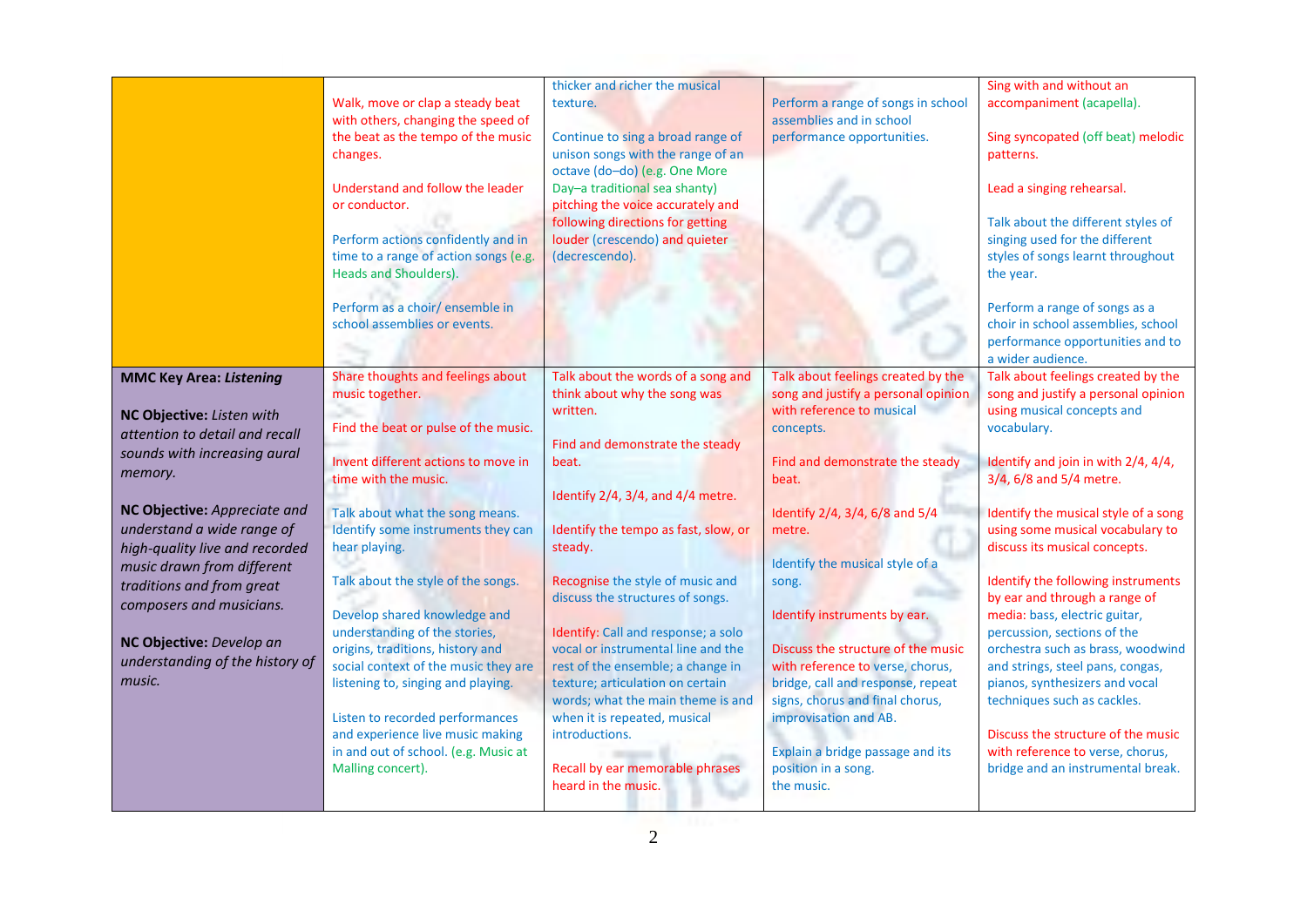|                                                                                                                                                                                                                                         | Begin to describe the different<br>purposes of music throughout<br>history and in other cultures.                                                                                                                                                                                                                                                                                                                                                                                                                                                                                                                                                                                                                                                                                                               | Identify major and minor tonality.<br>Recognise the sound and notes of<br>the pentatonic scale by ear.<br>Describe legato and staccato.<br>Recognise the following styles and<br>any important musical features<br>that distinguish the style: Disco,<br>Funk, Hip Hop, Calypso, Folk,<br>Mariachi, Gospel, Pop, Rock, Sea<br>Shanty, Salsa, Reggae.                                                                                                                                                                                                                                        | Recognise the sound and notes of<br>the pentatonic and blues scales by<br>ear and from notation.<br>Explain the role of a main theme in<br>musical structure.<br>Know and understand what a<br>musical introduction is and its<br>purpose.<br>Recognise the following styles and<br>any key musical features that<br>distinguish the style:<br>Folk, Pop, Gospel, Klezmer, Sea<br>Shanty, Funk, Rap and Musicals                                                                                                                                                                                                                                                          | Identify major and minor tonality,<br>triads I, IV and V, and intervals<br>within a major scale.<br>Know and understand what a<br>musical 'intro' and 'outro' is and<br>describe its purpose.<br>Identify the sound of a Gospel<br>choir and soloist, Rock band,<br>symphony orchestra and<br>a cappella groups.                                                                                                                                                                                                                                                                                                |
|-----------------------------------------------------------------------------------------------------------------------------------------------------------------------------------------------------------------------------------------|-----------------------------------------------------------------------------------------------------------------------------------------------------------------------------------------------------------------------------------------------------------------------------------------------------------------------------------------------------------------------------------------------------------------------------------------------------------------------------------------------------------------------------------------------------------------------------------------------------------------------------------------------------------------------------------------------------------------------------------------------------------------------------------------------------------------|---------------------------------------------------------------------------------------------------------------------------------------------------------------------------------------------------------------------------------------------------------------------------------------------------------------------------------------------------------------------------------------------------------------------------------------------------------------------------------------------------------------------------------------------------------------------------------------------|---------------------------------------------------------------------------------------------------------------------------------------------------------------------------------------------------------------------------------------------------------------------------------------------------------------------------------------------------------------------------------------------------------------------------------------------------------------------------------------------------------------------------------------------------------------------------------------------------------------------------------------------------------------------------|-----------------------------------------------------------------------------------------------------------------------------------------------------------------------------------------------------------------------------------------------------------------------------------------------------------------------------------------------------------------------------------------------------------------------------------------------------------------------------------------------------------------------------------------------------------------------------------------------------------------|
| <b>MMC Key Area: Composing</b><br>NC Objective: Improvise and<br>compose music for a range of<br>purposes using the inter-<br>related dimensions of music.<br>NC Objective: Use and<br>understand staff and other<br>musical notations. | <i><b>Improvise</b></i><br>Become more skilled in improvising<br>(using voices, tuned and untuned<br>percussion and instruments),<br>inventing short 'on-the-spot'<br>responses using a limited note-<br>range within a major scale: CDE,<br>CDEGA, GAB, GABDE, FGA<br>Structure musical ideas (e.g. using<br>echo or question and answer<br>phrases) to create music that has a<br>beginning, middle and end.<br>Compose in response to different<br>stimuli, (e.g. stories, verse, images,<br>paintings and photographs) and<br>musical sources.<br><b>Compose</b><br>Combine known rhythmic notation<br>with letter names to create rising<br>and falling phrases using just three<br>notes (do, re and mi).<br>Compose song accompaniments on<br>untuned percussion using known<br>rhythms and note values. | <b>Improvise</b><br>Improvise on a limited range of<br>pitches within a major scale<br>using the notes:<br><b>CDE</b><br>CDEGA<br>CDEFG<br>DEF#AB<br><b>DEFGA</b><br>Make use of musical features<br>including smooth (legato) and<br>detached (staccato).<br>Begin to make compositional<br>decisions about the overall<br>structure of improvisations.<br><b>Compose</b><br>Combine known rhythmic notation<br>with letter names to create short<br>pentatonic phrases using a limited<br>range of 5 pitches (e.g. do, re, mi fa<br>soh) or suitable for the instruments<br>being learnt. | <b>Improvise</b><br>Improvise freely over a drone,<br>developing sense of shape and<br>character, using tuned percussion<br>and melodic instruments.<br>Explore improvisation within a<br>major scale using the notes:<br>CDEbFG<br>CDEFG<br>CDEGA<br>FGABbC<br><b>DEFGA</b><br>Improvise over a simple groove,<br>responding to the beat, creating a<br>satisfying melodic shape;<br>experiment with using a wider<br>range of dynamics, including very<br>loud (fortissimo), very quiet<br>(pianissimo), moderately loud<br>(mezzo forte), and moderately<br>quiet (mezzo piano).<br><b>Compose</b><br>Compose melodies made from<br>pairs of phrases in either C major | <b>Improvise</b><br><b>Extend improvisation skills</b><br>through working in small groups<br>to:<br>Create music with multiple<br>sections that include repetition<br>and contrast.<br>Use chord changes as part of an<br>improvised sequence.<br><b>Extend improvised melodies</b><br>beyond 8 beats over a fixed<br>groove, creating a satisfying<br>melodic shape.<br>Explore improvisation within a<br>major scale using the notes:<br>CDEFG<br><b>GABbCD</b><br>GABCD<br>FGACD<br><b>Compose</b><br>Plan and compose an 8- or 16-beat<br>melodic phrase using the<br>pentatonic scale (e.g. C, D, E, G, A) |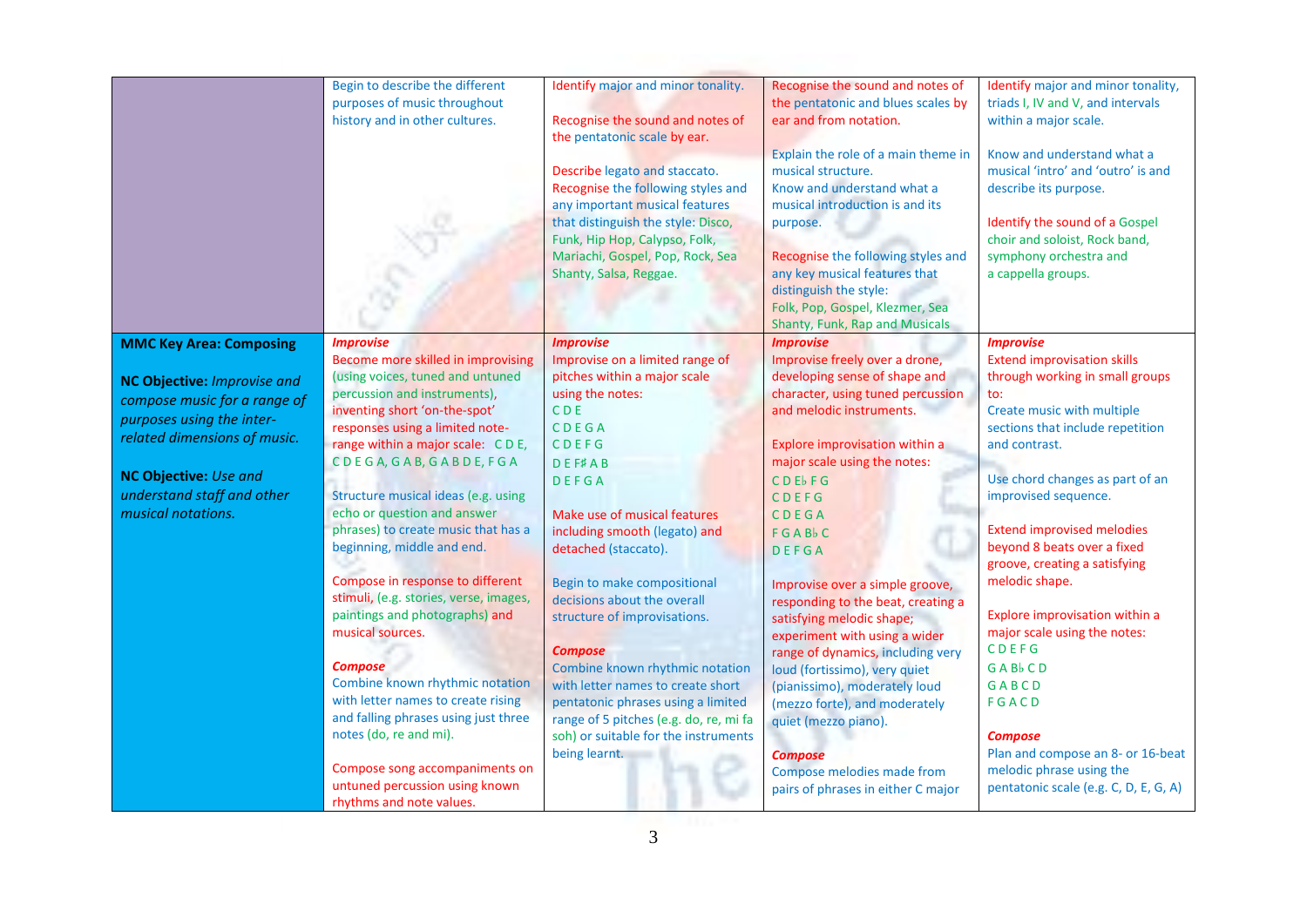|                                                                                                                                                                                                                                                         | Explore ways of representing high<br>and low sounds, long and short<br>sounds, symbols, and any<br>appropriate means of notation.<br>Read and begin to understand the<br>differences between minims,<br>crotchets, and quavers.                                                                                                                            | Sing and play these phrases as self-<br>standing compositions.<br>Arrange individual notation cards<br>of known note values (i.e. minim,<br>crotchet, crotchet rest and paired<br>quavers) to create sequences of 2-,<br>3- or 4-beat phrases, arranged into<br>bars.<br>Explore developing knowledge of<br>musical components by composing<br>music to create a specific mood,<br>(for example creating music to<br>accompany a short film clip).<br>Begin to understand major and<br>minor chords.<br>Capture and record creative ideas<br>using either graphic symbols,<br>rhythm notation and begin to use<br>time signatures, staff notation or<br>technology.<br>Read and begin to use minims,<br>crotchets, and quavers. | or A minor or a key suitable for the<br>instrument chosen. These<br>melodies can be enhanced with<br>rhythmic or chordal<br>accompaniment.<br>Working in pairs, compose a short<br>ternary piece (ABA structure).<br>Use chords to compose music to<br>evoke a specific atmosphere,<br>mood or environment, accompany<br>a silent film or to set a scene in a<br>play or book. For example, La Mer<br>by Debussy and The River Flows In<br>You by Yiruma both evoke images<br>of water.<br>Capture and record creative ideas<br>using graphic symbols and rhythm<br>notation and develop use of time<br>signatures, staff notation and<br>technology.<br>Read and develop use of minims,<br>crotchets, quavers and dotted<br>quavers. | and incorporate rhythmic variety<br>and interest.<br>Play and notate the composed<br>melody.<br>Compose melodies made from<br>pairs of phrases in either G major<br>or E minor or a key suitable for the<br>instrument chosen and enhance<br>with rhythmic or chordal<br>accompaniment.<br>Compose a ternary piece; use<br>available music software/apps to<br>create and record it, discussing<br>how musical contrasts are<br>achieved.<br>Read and use standard notation to<br>include using dotted crotchets,<br>crotchets, semiquavers, quavers,<br>dotted minims, minims and<br>semibreves. |
|---------------------------------------------------------------------------------------------------------------------------------------------------------------------------------------------------------------------------------------------------------|------------------------------------------------------------------------------------------------------------------------------------------------------------------------------------------------------------------------------------------------------------------------------------------------------------------------------------------------------------|---------------------------------------------------------------------------------------------------------------------------------------------------------------------------------------------------------------------------------------------------------------------------------------------------------------------------------------------------------------------------------------------------------------------------------------------------------------------------------------------------------------------------------------------------------------------------------------------------------------------------------------------------------------------------------------------------------------------------------|---------------------------------------------------------------------------------------------------------------------------------------------------------------------------------------------------------------------------------------------------------------------------------------------------------------------------------------------------------------------------------------------------------------------------------------------------------------------------------------------------------------------------------------------------------------------------------------------------------------------------------------------------------------------------------------------------------------------------------------|---------------------------------------------------------------------------------------------------------------------------------------------------------------------------------------------------------------------------------------------------------------------------------------------------------------------------------------------------------------------------------------------------------------------------------------------------------------------------------------------------------------------------------------------------------------------------------------------------|
| <b>MMC Key Area: Performing</b>                                                                                                                                                                                                                         | <b>Instrumental Performance</b>                                                                                                                                                                                                                                                                                                                            | <b>Instrumental Performance</b>                                                                                                                                                                                                                                                                                                                                                                                                                                                                                                                                                                                                                                                                                                 | <b>Instrumental Performance</b>                                                                                                                                                                                                                                                                                                                                                                                                                                                                                                                                                                                                                                                                                                       | <b>Instrumental Performance</b>                                                                                                                                                                                                                                                                                                                                                                                                                                                                                                                                                                   |
| NC Objective: Play and<br>perform in solo and ensemble<br>contexts, playing musical<br>instruments with increasing<br>accuracy, fluency, control and<br>expression.<br><b>NC Objective: Use and</b><br>understand staff and other<br>musical notations. | Rehearse and learn to play a simple<br>melodic instrumental part by ear.<br>Develop facility in playing tuned<br>percussion or a melodic instrument<br>such as the recorder.<br>Play and perform melodies<br>following staff notation using a<br>small range (e.g. Middle C-E/do-<br>mi) as a whole class or in small<br>groups (e.g. trios and quartets). | Develop facility in the basic skills of<br>a selected musical instrument<br>(ukulele) over a sustained learning<br>period.<br>Play and perform melodies<br>following staff notation using a<br>small range (e.g. Middle C-G/do-<br>so) as a whole-class or in small<br>groups.<br>Perform in two or more parts (e.g.<br>melody and accompaniment or a<br>duet) from simple notation using                                                                                                                                                                                                                                                                                                                                       | Play melodies on tuned<br>percussion, melodic instruments<br>or keyboards, following staff<br>notation written on one stave and<br>using notes within the Middle C-<br>C'/do-do range. This should<br>initially be done as a whole class<br>with greater independence gained<br>each lesson through smaller group<br>performance.<br>Understand how triads are formed<br>(e.g. CEG), and play them on tuned                                                                                                                                                                                                                                                                                                                           | Play a melody following staff<br>notation written on one stave and<br>using notes within an octave range<br>(do-do); make decisions about<br>dynamic range, including very loud<br>(ff), very quiet (pp), moderately<br>loud (mf) and moderately quiet<br>$(mp)$ .<br>Accompany a melody using block<br>chords or a bass line. (This could<br>be done using keyboards, tuned<br>percussion or tablets, or                                                                                                                                                                                         |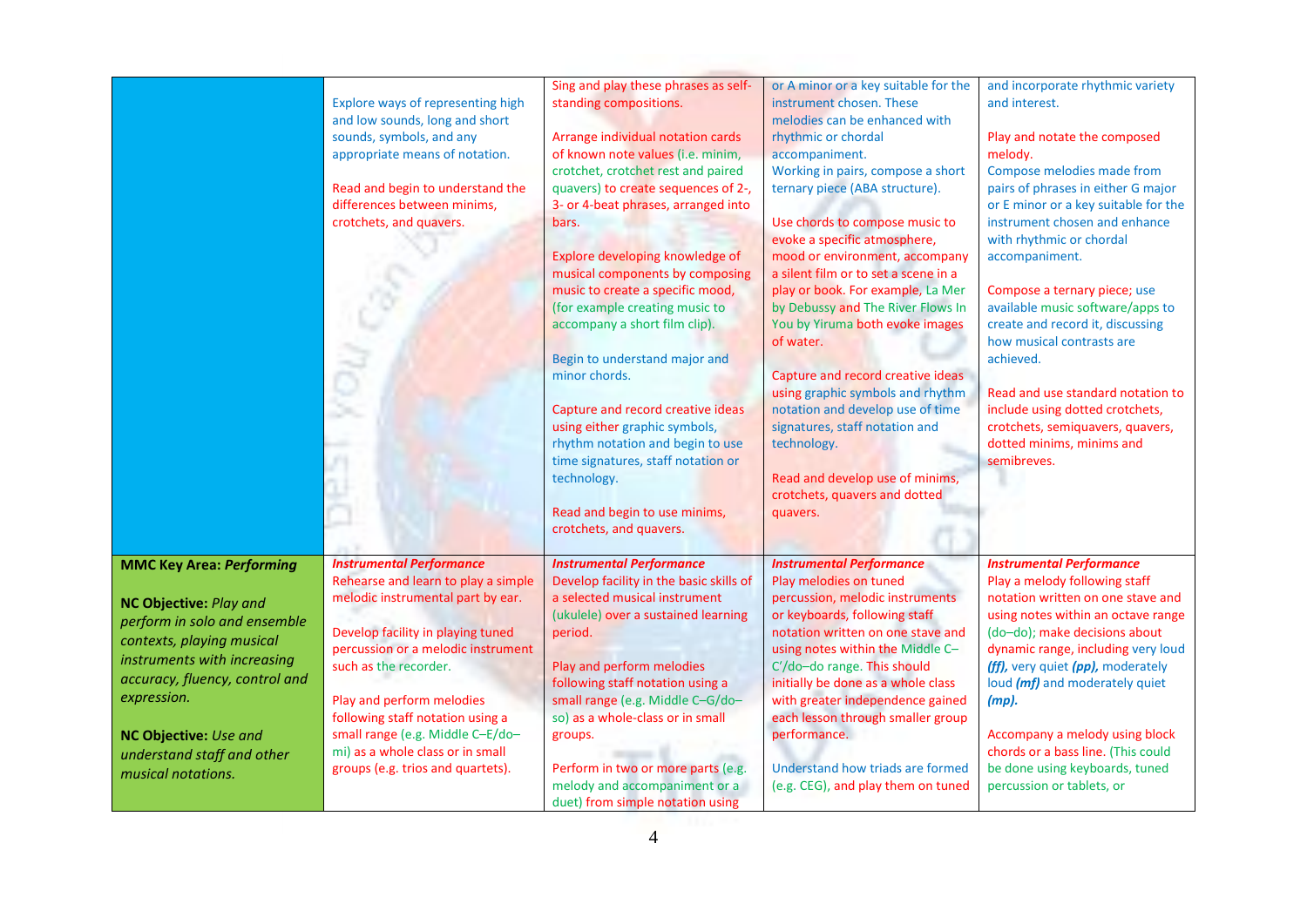|                  | Practise, rehearse and share a song  | instruments played in whole class                                  | percussion, melodic instruments                                   | demonstrated at the board using                              |
|------------------|--------------------------------------|--------------------------------------------------------------------|-------------------------------------------------------------------|--------------------------------------------------------------|
|                  | that has been learned in the lesson, | teaching (e.g. ukulele or recorder).                               | or keyboards.                                                     | an online keyboard).                                         |
|                  | from memory, or with notation and    |                                                                    |                                                                   |                                                              |
| with confidence. |                                      | Identify static and moving parts.                                  | Perform simple, chordal                                           | Engage with others through                                   |
|                  | Include any actions, instrumental    | Copy short melodic phrases                                         | accompaniments to familiar songs<br>(e.g. Yellow Submarine by The | ensemble playing taking on<br>melody or accompaniment roles. |
|                  | parts/improvisatory ideas/           | including those using the                                          | Beatles).                                                         | The accompaniment, if                                        |
|                  | composed passages within the         | pentatonic scale (e.g. C, D, E, G, A).                             | Perform a range of repertoire                                     | instrumental, could be chords or a                           |
|                  | rehearsal and in the performance.    |                                                                    | pieces and arrangements                                           | single-note bass line.                                       |
|                  |                                      | Talk about what the difference                                     | combining acoustic instruments to                                 |                                                              |
|                  | Talk about what the song means       | between rehearsals and                                             | form mixed ensembles.                                             | Collect feedback from the                                    |
|                  | and why it was chosen to share.      | Performances.                                                      |                                                                   | audience and reflect how future                              |
|                  |                                      |                                                                    | Develop the skill of playing by ear                               | performances might be different.                             |
|                  | Reflect on feelings about sharing    | Understand how individual parts fit                                | on tuned instruments, copying                                     |                                                              |
|                  | and performing eg. excitement,       | within the larger group ensemble.                                  | longer phrases and familiar                                       | Discuss how the performance                                  |
|                  | nerves, enjoyment.                   |                                                                    | melodies.                                                         | might change if it was repeated in                           |
|                  |                                      | Reflect on the performance and                                     |                                                                   | a larger/smaller performance                                 |
|                  | Use listening skills to correctly    | how well it suited the occasion.                                   | Discuss and talk musically about                                  | space.                                                       |
|                  | order phrases using dot notation,    |                                                                    | the strengths and weaknesses of                                   |                                                              |
|                  | showing different arrangements of    | <b>Reading Notation</b>                                            | Performance.                                                      | <b>Reading Notation</b>                                      |
|                  | notes (e.g. C-D-E/do-re-mi)          | Learn to read music during ukulele                                 |                                                                   | <b>Further understand the</b>                                |
|                  |                                      | lessons.                                                           | <b>Reading Notation</b>                                           | differences between semibreves,                              |
|                  | Individually (solo) copy stepwise    |                                                                    | <b>Further understand the</b>                                     | minims, crotchets, quavers and                               |
|                  | melodic phrases with accuracy at     | Identify the stave, treble clef and                                | differences between semibreves,                                   | semiquavers, and their equivalent                            |
|                  | different speeds; allegro and        | time signature.                                                    | minims, crotchets and crotchet                                    | rests.                                                       |
|                  | adagio (fast and slow).              |                                                                    | rests, paired quavers and                                         |                                                              |
|                  |                                      | <b>Understand the differences</b>                                  | semiquavers.                                                      | Identify the stave and symbols                               |
|                  | <b>Reading Notation</b>              | between minims, crotchets, paired                                  |                                                                   | such as the treble clef, the name                            |
|                  | Learn to read music during           | quavers and rests.                                                 | Identify the stave and symbols                                    | of the notes on lines and in spaces,                         |
|                  | recorder lessons.                    |                                                                    | such as the treble clef, the name                                 | bar lines, a flat sign and a sharp                           |
|                  | Begin to understand the stave,       | Read and perform pitch notation<br>within a defined range (e.g. C- | of the notes on lines and in spaces,<br>bar lines.                | sign.                                                        |
|                  | lines and spaces, and clef and time  | $G$ /do-so).                                                       |                                                                   | Further develop the skills to read                           |
| signature.       |                                      |                                                                    | <b>Understand the differences</b>                                 | and perform pitch notation within                            |
|                  |                                      | Follow and perform simple                                          | between $2/4$ , $3/4$ and $4/4$ time                              | an octave (e.g. C-C/do-do).                                  |
|                  | <b>Understand the differences</b>    | rhythmic scores to a steady beat:                                  | signatures.                                                       |                                                              |
|                  | between crotchets and paired         | maintain individual parts accurately                               |                                                                   | Read and play confidently from                               |
| quavers.         |                                      | within the rhythmic texture,                                       | Read and perform pitch notation                                   | rhythm notation cards and                                    |
|                  |                                      | achieving a sense of ensemble.                                     | within an octave (e.g. C-C'/do-                                   | rhythmic scores in up to 4 parts                             |
|                  | Use dot notation to show higher or   |                                                                    | $do$ ).                                                           | that contain known rhythms and                               |
| lower pitch.     |                                      |                                                                    |                                                                   | note durations.                                              |
|                  |                                      |                                                                    | Read and play short rhythmic                                      |                                                              |
|                  |                                      |                                                                    | phrases at sight from prepared                                    |                                                              |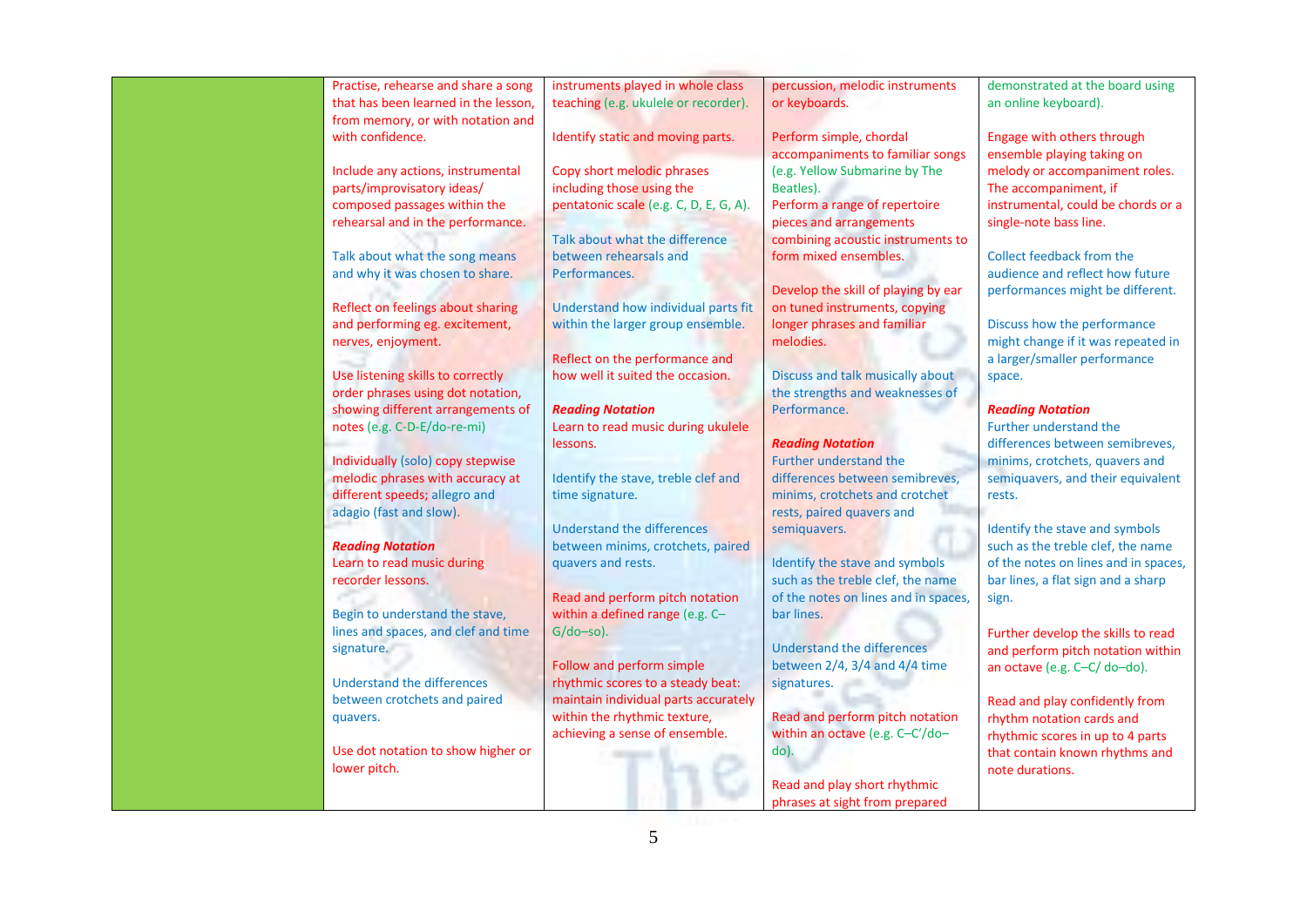|                                                        | Apply word chants to rhythms,<br>understanding how to link each<br>syllable to one musical note.                                                                                                                                                                                                                                                                                                                                                              |                                                                                                                                                                                                                                                                                                                                                                                                                                 | cards, using conventional symbols<br>for known rhythms and note<br>durations.                                                                                                                                                                                                                                                  | Read and play from notation a<br>four-bar phrase, confidently<br>identifying note names and<br>durations.                                                                                                                                                                                                                                                                                                |
|--------------------------------------------------------|---------------------------------------------------------------------------------------------------------------------------------------------------------------------------------------------------------------------------------------------------------------------------------------------------------------------------------------------------------------------------------------------------------------------------------------------------------------|---------------------------------------------------------------------------------------------------------------------------------------------------------------------------------------------------------------------------------------------------------------------------------------------------------------------------------------------------------------------------------------------------------------------------------|--------------------------------------------------------------------------------------------------------------------------------------------------------------------------------------------------------------------------------------------------------------------------------------------------------------------------------|----------------------------------------------------------------------------------------------------------------------------------------------------------------------------------------------------------------------------------------------------------------------------------------------------------------------------------------------------------------------------------------------------------|
| <b>Key vocabulary for revision:</b>                    | <b>EYFS:</b><br>Sing, song, chant, rhyme, sound, fast, slow, loud, quiet.<br><b>Year One:</b><br><b>Year Two:</b>                                                                                                                                                                                                                                                                                                                                             | Voice, call, response, beat, rhythm, pitch, high, low, loud, soft, long, short, pattern, mood, instrument, perform.<br>Pulse, tempo, getting faster/slower, getting louder/softer, symbols, notation, crotchets, quavers, rests, part, round, verse, chorus.                                                                                                                                                                    |                                                                                                                                                                                                                                                                                                                                |                                                                                                                                                                                                                                                                                                                                                                                                          |
| <b>Key vocabulary for</b><br>progression to be taught: | Melody, phrase, echo, forte (loud),<br>piano (soft), allegro (fast), adagio<br>(slow), solo, unison, conductor,<br>perform, compose, symbols, stave,<br>clef, time signature, minim.                                                                                                                                                                                                                                                                          | Phrasing, staccato (short/<br>detached), legato (smooth), part,<br>harmony, 2-part round, octave,<br>crescendo (getting louder),<br>decrescendo (getting quieter),<br>major, minor, pentatonic, texture,<br>improvise, structure, treble clef,<br>graphic symbols, tuned/ un-tuned<br>instruments.                                                                                                                              | Repertoire, 3-part round, bridge,<br>metre, theme, blues scale, triad,<br>chord, ternary (ABA),<br>accompaniment, very loud<br>(fortissimo), very quiet<br>(pianissimo), moderately loud<br>(mezzo forte), and moderately<br>quiet (mezzo piano), semiquaver,<br>crotchet rest, semibreve,<br>percussion/ melodic instruments. | Articulation, breathing, 4-part<br>round, acapella, syncopated, intro,<br>outro, instrumental break,<br>tonality, interval, rhythmic/<br>chordal accompaniment, flat,<br>sharp, key, block chords, bass line,<br>dotted crotchets, dotted minims.                                                                                                                                                        |
| <b>General resources:</b>                              | Charanga, Sing Up, recorders, a<br>range of tuned and untuned<br>instruments.                                                                                                                                                                                                                                                                                                                                                                                 | Charanga, Sing Up, ukuleles, a<br>range of tuned and untuned<br>instruments.                                                                                                                                                                                                                                                                                                                                                    | Charanga, Sing Up, djembes,<br>keyboards a range of tuned and<br>untuned instruments.                                                                                                                                                                                                                                          | Charanga, Sing Up, glockenspiels,<br>xylophones, keyboards, a range of<br>tuned and untuned instruments.                                                                                                                                                                                                                                                                                                 |
| <b>Suggested resources for</b><br>singing:             | Good repertoire for singing in Y3<br>includes:<br>• Sing Up: Heads and Shoulders<br>· Singing Sherlock 2: Si, Si, Si<br>• Flying a Round: To stop the train<br>· Trad. Japan: Kaeru no uta<br>• Trad. Morocco: A ram sam<br>sam/Pease Pudding Hot<br>· Trad. Bangladesh: Now charia de<br>(A Boatman's Song)<br>• Junior Songscape: Listen to the<br>Rain<br>• Voicelinks: Extreme Weather<br>• Sing Up: Skye Boat Song<br>• Trad. Ireland: Be Thou My Vision | Good repertoire for singing in Y4<br>includes:<br>· Junior Voiceworks 1: Calypso<br>· Junior Voiceworks 2: Our Dustbin<br>. Voiceworks 1: Hear the Wind<br>• Kendrick: Servant King<br>• Happy Birthday<br>• Great Weather Songs: Long<br>Journey<br>• Great Celebration Songs: World<br>in Union<br>• Sing Up: Just like a Roman<br>• Trad. Ghana: Namuma<br>• Sing for Pleasure: Ghosts<br>• Sing for Pleasure: Lost in Space | Good repertoire for singing in Y5<br>includes:<br>. Trad. Ireland: Danny Boy<br>• Kodály: Rocky Mountain<br>· Kodály: My Paddle<br>· High Low Chickalo<br>• Ally Ally O<br>· Trad. Caribbean: Four White<br><b>Horses</b><br>· Trad. Uganda: Dipidu<br>• Are You Ready?<br>. Row, Row, Row your Boat                           | Good repertoire for singing in Y6<br>includes:<br>• Trad. South Africa: Siyahamba<br>· Junior Voiceworks 1: Calypso<br>• Sing Up: Touch the Sky<br>• Sing Up: Dona Nobis Pacem<br>• Sing Up: We are the Champions<br>• British National Anthem - God<br>Save the Queen<br>. Sing Up: We Go Together<br>· Trad. Ghana: Senwa de Dende<br>• Sing Up: Be the Change<br>• Sing Up: One Moment, One<br>People |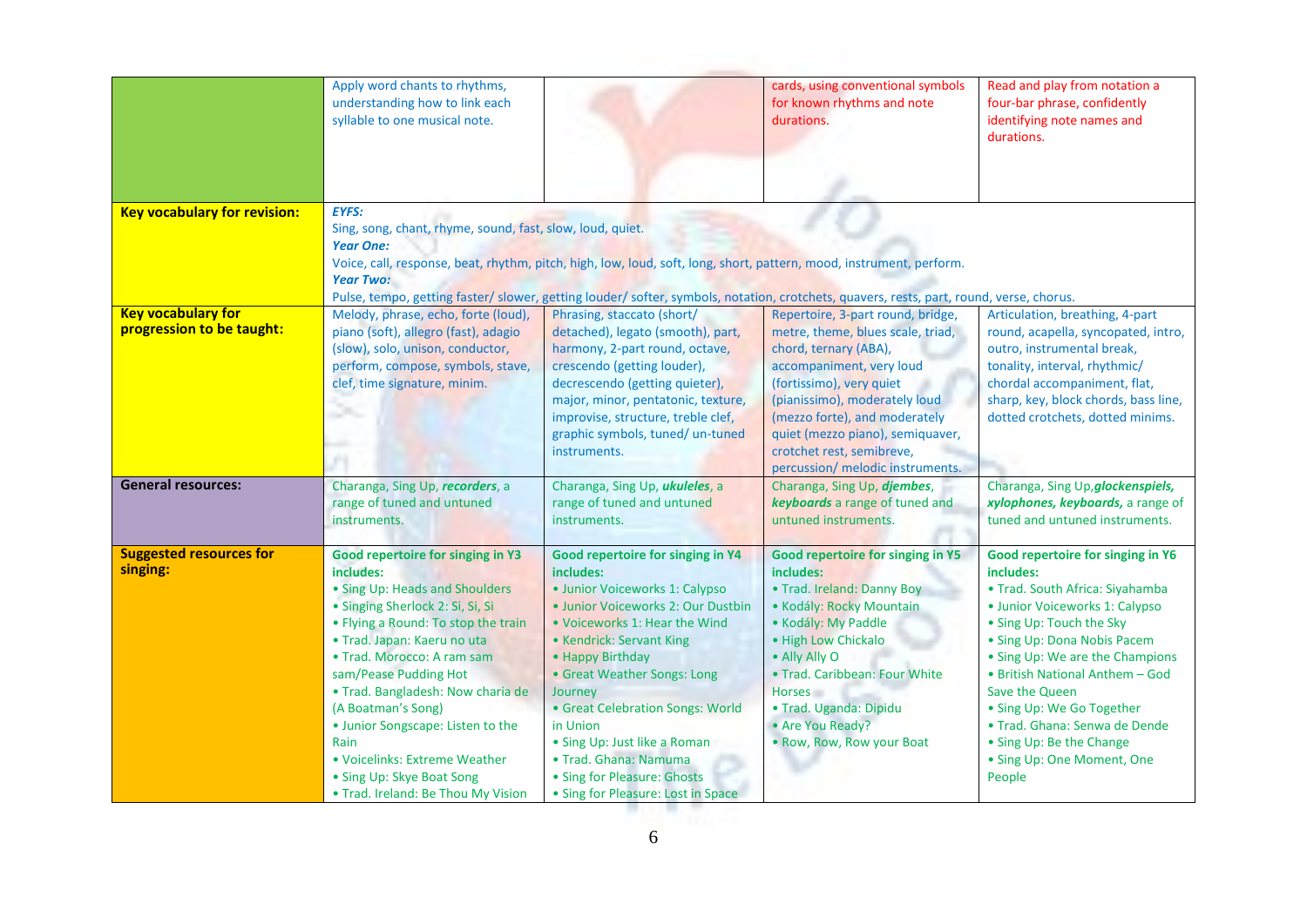|                                                             | Sun Is Shining<br>· Voiceworks 1: Candle Light<br>• Singing Sherlock 2: Shadow<br>• Singing Express 3: Mirror<br>• Trad. England: Ah! Poor bird/Hey,<br>Ho! Nobody home/Rose                                                                                                                                                                                                                                                                                                                 |                                                                                                                                                                                                                                                                                                                                                                                                                                                                                                                                                                   |                                                                                                                                                                                                                                                                                                                                                                                                                                                                                                                                                                                                                                                              | • Sing Up: There's a Power in the<br><b>Music</b>                                                                                                                                                                                                                                                                                                                                                                                                                                                                                                 |
|-------------------------------------------------------------|----------------------------------------------------------------------------------------------------------------------------------------------------------------------------------------------------------------------------------------------------------------------------------------------------------------------------------------------------------------------------------------------------------------------------------------------------------------------------------------------|-------------------------------------------------------------------------------------------------------------------------------------------------------------------------------------------------------------------------------------------------------------------------------------------------------------------------------------------------------------------------------------------------------------------------------------------------------------------------------------------------------------------------------------------------------------------|--------------------------------------------------------------------------------------------------------------------------------------------------------------------------------------------------------------------------------------------------------------------------------------------------------------------------------------------------------------------------------------------------------------------------------------------------------------------------------------------------------------------------------------------------------------------------------------------------------------------------------------------------------------|---------------------------------------------------------------------------------------------------------------------------------------------------------------------------------------------------------------------------------------------------------------------------------------------------------------------------------------------------------------------------------------------------------------------------------------------------------------------------------------------------------------------------------------------------|
| <b>Suggested resources for</b><br>listening:                | <b>Suggested pieces for listening in Y3</b><br>include:<br><b>Western Classical Tradition and</b><br><b>Film</b><br>Hallelujah from Messiah - Handel,<br><b>Baroque</b><br>Night on a Bare Mountain -<br>Mussorgsky, Romantic<br>Jai Ho from Slumdog Millionaire -<br>A. R. Rahman, 21st Century<br><b>Popular Music</b><br>Funk - I Got You (I Feel Good),<br><b>James Brown</b><br>Disco - Le Freak, Chic<br><b>Musical Traditions</b><br>Indian Classical - Sahela Re, Kishori<br>Amonkar | <b>Suggested pieces for listening in</b><br>Y4 include:<br><b>Western Classical Tradition and</b><br><b>Film</b><br>Symphony No. 5 - Beethoven,<br><b>Classical</b><br>O Euchari - Hildegard, Early<br>For the Beauty of the Earth -<br>Rutter, 20th Century<br><b>Popular Music</b><br>Jazz - Take the 'A' Train, Billy<br>Strayhorn/Duke Ellington Orchestra<br>90s Indie - Wonderwall, Oasis<br><b>Musical Traditions</b><br>Punjab/UK Bhangra - Bhabiye Akh<br>Larr Gayee, Bhujhangy Group<br>Trinidad Calypso - Tropical Bird,<br><b>Trinidad Steel Band</b> | <b>Suggested pieces for listening in</b><br>Y5 include:<br><b>Western Classical Tradition and</b><br><b>Film</b><br>English Folk Song Suite - Vaughan<br>Williams, 20th Century<br>Symphonic Variations on an<br>African Air - Coleridge-Taylor, 20th<br>Century<br>This Little Babe from Ceremony of<br>Carols - Britten, 20th Century<br><b>Popular Music</b><br>90s Singer/Songwriter - Play<br>Dead, Björk<br>80s Synth/Pop - Smalltown Boy,<br><b>Bronski Beat</b><br><b>Musical Traditions</b><br>Nigeria, Drumming - Jin-Go-La-Ba<br>(Drums of Passion), Babatunde<br>Olatunji<br>South Africa, Choral - Inkanyezi<br>Nezazi, Ladysmith Black Mambazo | <b>Suggested pieces for listening in</b><br><b>Y6 include:</b><br><b>Western Classical Tradition and</b><br><b>Film</b><br>1812 Overture - Tchaikovsky,<br><b>Romantic</b><br>Connect It - Anna Meredith, 21st<br>Century<br><b>Popular Music</b><br>90s RnB - Say My Name, Destiny's<br>Child<br><b>Musical Traditions</b><br><b>Middle East, Folk - Sprinting</b><br>Gazelle, Reem Kelani<br>England, Folk - Sea Shanties,<br><b>Various Artists</b><br>Poland, Folk - Mazurkas Op. 24<br>Chopin<br>Argentina, Tango - Libertango,<br>Piazzolla |
| <b>Suggested resources for</b><br>composing and performing: | <b>Tuned instruments:</b><br>Recorders (taught as whole class<br>unit), chime bars, glockenspiels (C<br>DE, CDEGA, GAB, GABDE, FG<br>A)<br>Untuned instruments/classroom<br>percussion:<br>Shakers, claves, wood blocks,<br>maracas, tambours, tambourines,<br>finger bells.                                                                                                                                                                                                                 | <b>Tuned instruments:</b><br>Ukuleles (taught as whole class<br>unit), chime bars, glockenspiels (C<br>DE, CDEGA, CDEFG, DEF AB,<br>DEFGA)<br><b>Untuned instruments/ classroom</b><br>percussion:<br>Shakers, claves, wood blocks,<br>maracas, tambours, tambourines,<br>finger bells.                                                                                                                                                                                                                                                                           | <b>Tuned instruments:</b><br>Keyboards, chime bars,<br>glockenspiels (CDEbFG, CDEF<br>G, CDEGA, FGABbC, DEFGA)<br><b>Untuned instruments/ classroom</b><br>percussion:<br>Djembes, shakers, claves, wood<br>blocks, maracas, tambours,<br>tambourines, finger bells.                                                                                                                                                                                                                                                                                                                                                                                         | <b>Tuned instruments:</b><br>Keyboards, xylophones, chime<br>bars, glockenspiels (CDEFG, GA<br>$Bb$ CD, GABCD, FGACD)<br>Untuned instruments/ classroom<br>percussion:<br>Djembes, shakers, claves, wood<br>blocks, maracas, tambours,<br>tambourines, finger bells.                                                                                                                                                                                                                                                                              |